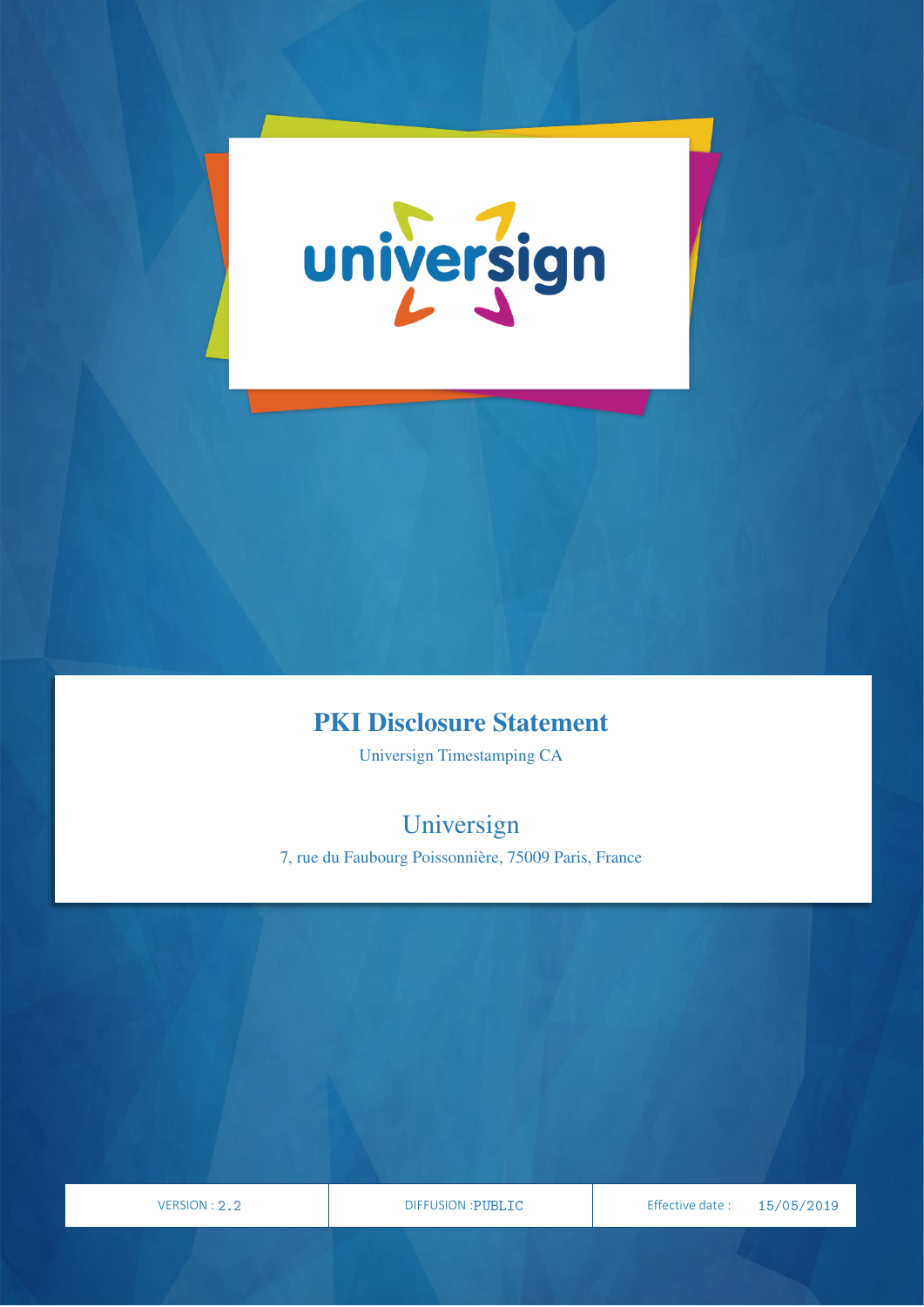# **Contents**

| $\mathbf{1}$   | <b>Point of contact</b>                                                        | $3^{\circ}$             |
|----------------|--------------------------------------------------------------------------------|-------------------------|
| $\overline{2}$ | Type of Certificate, procedure for the validation and use of Certifi-<br>cates | 3                       |
|                | 3 Limits of use of the Certificate                                             | $\overline{\mathbf{4}}$ |
| 4              | <b>Obligations of Certificates Subscribers</b>                                 | $\overline{\mathbf{4}}$ |
| 5.             | <b>Obligations of Relying Parties</b>                                          | 5                       |
| 6              | <b>Control of the Certificate status by Relying Parties</b>                    | 6                       |
| 7              | <b>Limitations of guarantees and limitations of liabilities</b>                | 6                       |
| 8              | <b>Applicable documents</b>                                                    | 7                       |
| 9              | <b>Personal data protection policy</b>                                         | $\overline{7}$          |
|                | <b>10 Reimbursement policy</b>                                                 | $\overline{7}$          |
|                | 11 Applicable law                                                              | 7                       |
|                | 12 Audit of the certification authorities                                      | 8                       |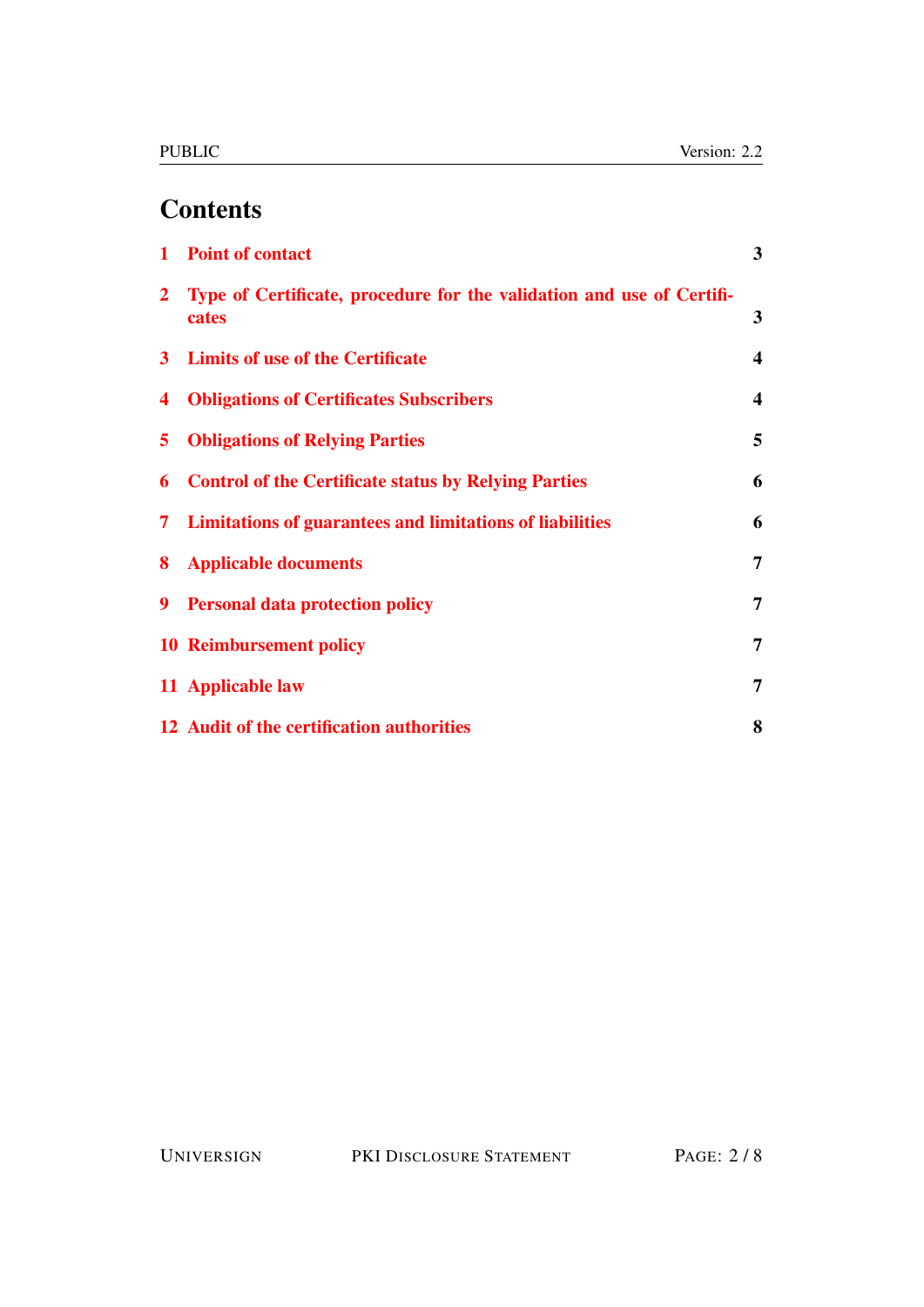This document is the PKI Disclosure Statement (PDS) of Universign, a member of the Universign Trust Network (UTN), for its CA *Universign Timestamping CA*. This declaration is not a substitute for the Certification Policy (CP) of the UTN or for the Certification Practice Statement (CPS) of the CA. The CP of the UTN and the CPS of the CA *Universign Timestamping CA* are available at the address <https://www.universign.com/en/certifications/>.

The PKI Disclosure Statement summarises the terms and conditions of the certification services offered by the CA *Universign Timestamping CA*. It is intended for Certificate Subscribers, Certificate Officers and Relying Parties. In no way does it constitute a contract between the CA and the Subscriber or between the UTN and the Subscriber.

The UTN refers to Cryptolog International, a simplified joint-stock company with a capital of 735,963 euros, the registered office of which is at 7 rue du Faubourg poissonnière, 75009 Paris, registered in the Companies Register of Paris under the number 439 129 164.

#### <span id="page-2-0"></span>1 Point of contact

Universign 7, rue du Faubourg Poissonnière, 75009 Paris, France <contact@universign.com>

Requests to revoke Certificates can be sent via the online form available at the address:

<https://app.universign.com/en/revocation/>.

## <span id="page-2-1"></span>2 Type of Certificate, procedure for the validation and use of Certificates

The CA issues Certificates that enable identifying the Subscriber who uses them to create an electronic signature or seal.

The CA issues the following Certificates:

- Certificates intented for Timestamping Authorities of the UTN
	- Certificates in compliance with [ETSI 319 411-2] level QCP-l, corresponding to OID 1.3.6.1.4.1.15819.5.1.3.5;

UNIVERSIGN PKI DISCLOSURE STATEMENT PAGE: 3 / 8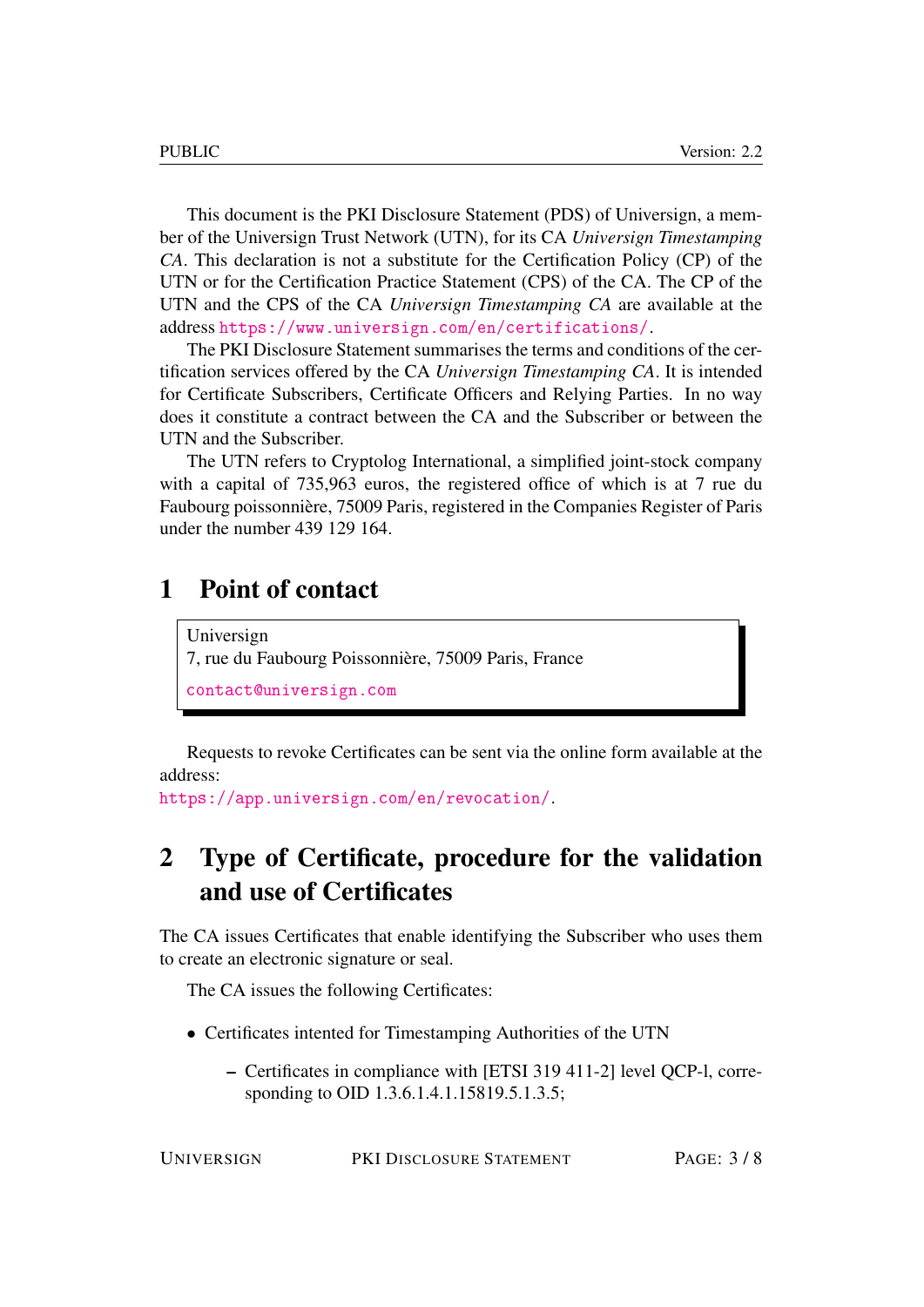– Certificates in compliance with [ETSI 319 411-1] level LCP, corresponding to OID 1.3.6.1.4.1.15819.5.1.1;

The CA validates the information and supporting documents comprising the Certification request sent by the Subscriber. The identity verification of the future Subscriber occurs via a physical face-to-face meeting or a method known to be equivalent to the former for issuing Certificates in compliance with [ETSI 319 411-2] level QCP-l or QCP-n.

#### <span id="page-3-0"></span>3 Limits of use of the Certificate

The CA cannot be held liable for any use of the Certificate that does not comply with the CP of UTN.

The Certificates are not designed, provided or combined with any authorisation to use them in any context other than those defined by the Certification Policy, i.e. as an electronic signature and/or an electronic seal.

The Certificates issued by the CA cannot be used as identity proof or as a means of electronic identification within the meaning of Regulation no. 910/2014 of the European Parliament and of the Council of 23 July 2014.

The CA is not responsible for evaluating the appropriate nature of use of a Certificate.

Additional limits of use may be defined by the Subscriber Agreement signed between the CA and the Subscriber or by the Relying Party Agreement.

The CA collects and processes personal data in accordance with the Data Protection Policy available at the address: [https://www.universign.com/fr/](https://www.universign.com/fr/politique-protection-donnees-personnelles/) [politique-protection-donnees-personnelles/](https://www.universign.com/fr/politique-protection-donnees-personnelles/).

#### <span id="page-3-1"></span>4 Obligations of Certificates Subscribers

The Subscriber acknowledges that it has all the necessary information before using its Certificate.

The Subscriber pledges to:

- provide a registration file with accurate information;
- immediately inform the CA if the information contained in the registration file and/or the Certificate is incorrect and/or modified;
- immediately inform the CA if the Certificate Officer is replaced, if applicable;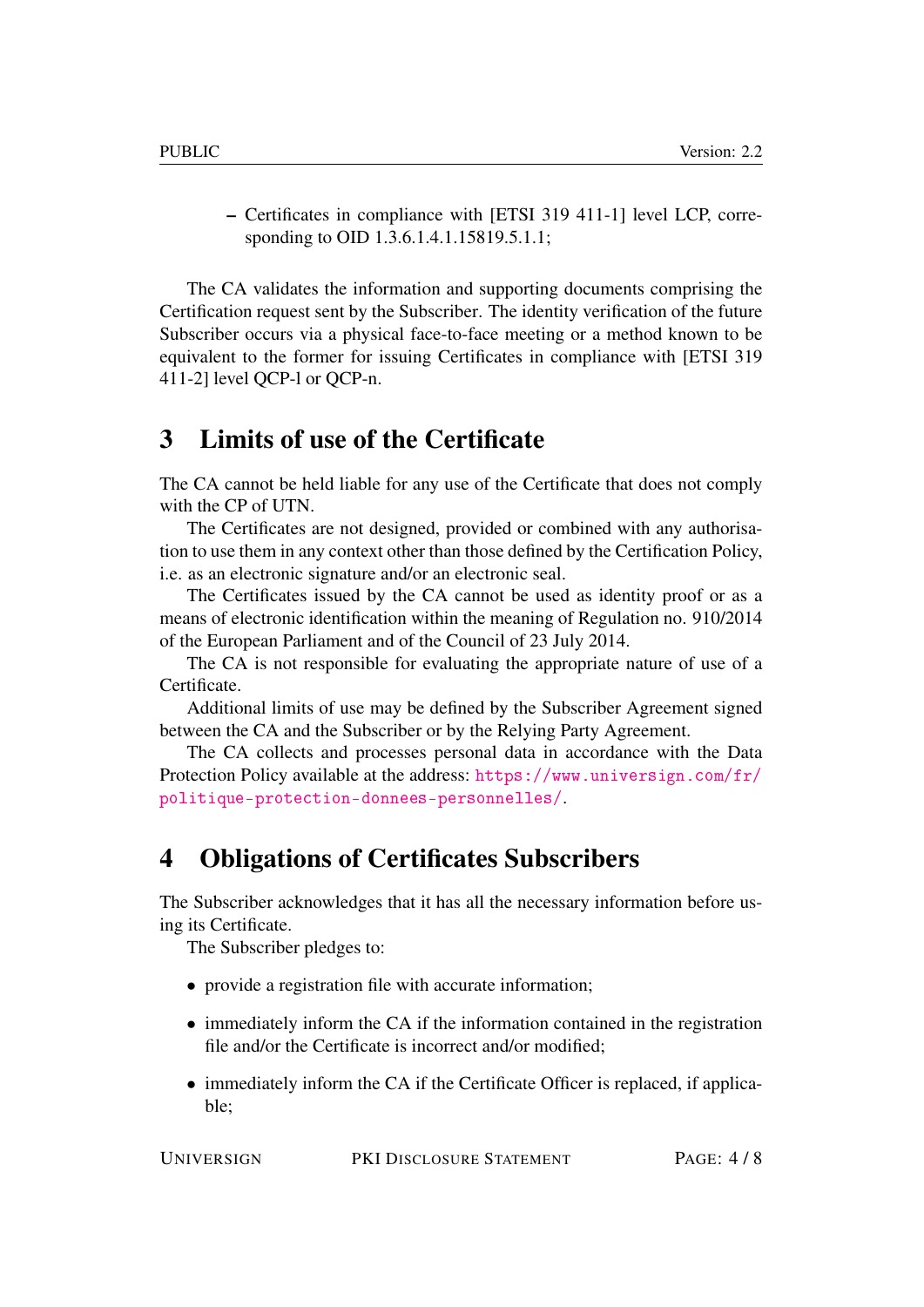- where applicable, hold the intellectual property rights on the information transmitted in the registration file;
- use the Certificate only for the purposes authorised by the CP of the UTN, by the Relying Party Agreement and by the regulations applicable in general;
- comply with all the requirements defined by the CP of the UTN, and especially generate and use cryptographic keys in a device and with algorithms that comply with the CP;
- refrain from reverse-engineering or attempting to take control of the software tools used by the CA in the context of the certification service;
- ensure the security of its authentication means in order to prevent the use of the keypair by unauthorised third parties; it particularly pledges to take all measures necessary to guarantee the confidentiality of the keypair activation means and to implement all measures for keeping the keypair under the exclusive control of Authorised Persons, where applicable.

Additional obligations may be defined by the Subscriber Agreement signed between the CA and the Subscriber.

### <span id="page-4-0"></span>5 Obligations of Relying Parties

The Relying Parties are required to ensure the appropriate use of the information contained in the Certificates, especially by:

- verifying the consistency between their requirements and the conditions and limits of use of the Certificate defined by the Relying Party Agreement and by the CP of UTN;
- verifying whether the Certificate is compliant with legal, regulatory or normative requirements required for the desired use;
- verifying the status of the Certificate that they wish to use, as well as the validity of all Certificates of the chain of trust;
- using the appropriate software and hardware for verifying the validity of the signatures or seals associated with the Certificates;
- ensuring the conditions and limits of use of the electronic signatures or electronic seals associated with the Certificates.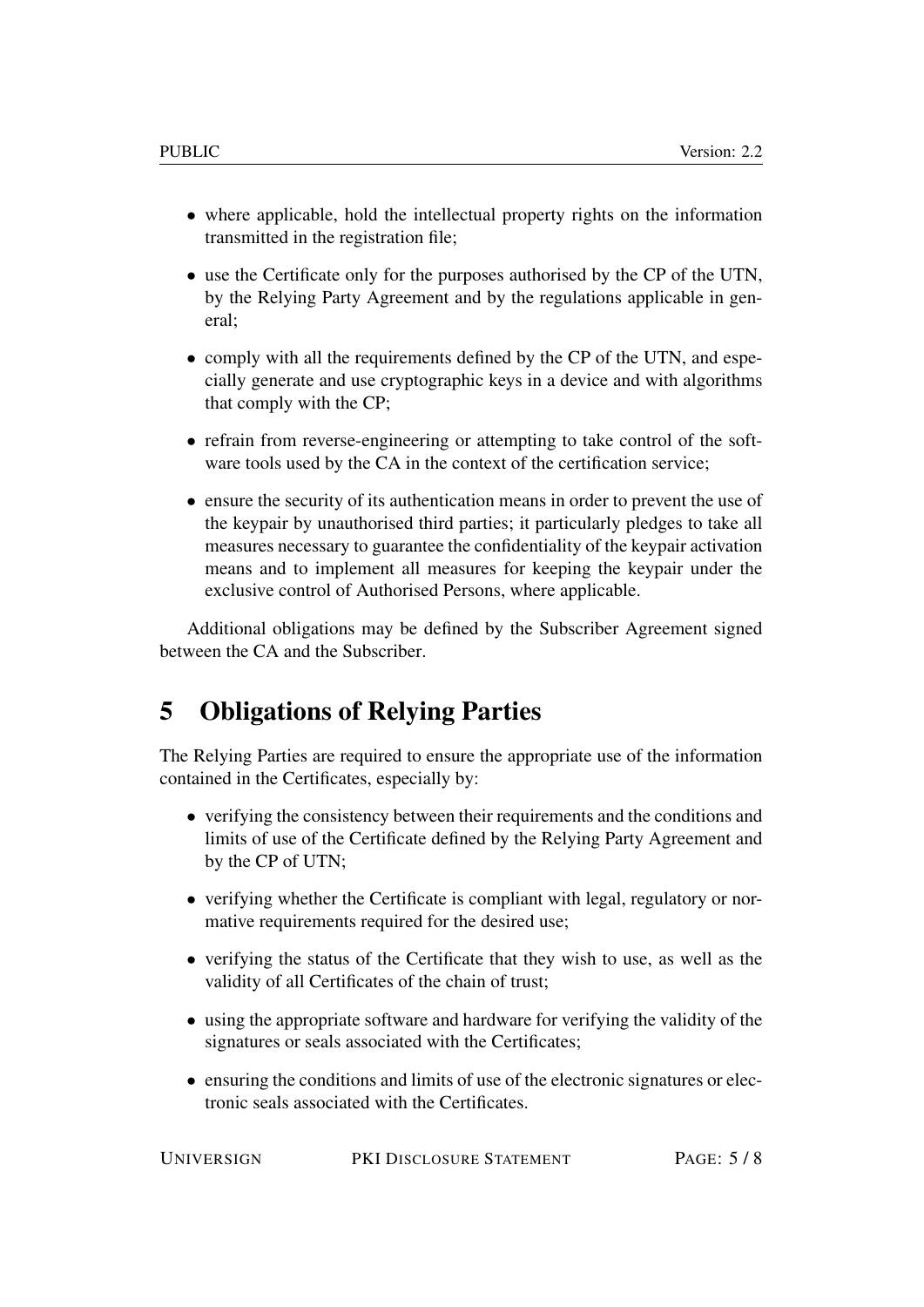## <span id="page-5-0"></span>6 Control of the Certificate status by Relying Parties

An information service provided by the CA enables:

- using the OCSP (Online Certificate Status Protocol) to verify the status of a Certificate;
- using the certificate revocation lists of the CA.

Under normal operation, it is available 24/7 pursuant to the conditions defined by the CP of the UTN.

The service allows obtaining information on the revocation of Certificates of levels QCP-1, QCP-n, QCP-1-qscd and QCP-n-qscd, even after their expiry. In case of the discontinuation of the CA 's activity, the obligations related to the provision of information on the Certificate status are transferred in accordance with the stipulations of the CP.

The Certificate revocation lists can be downloaded from the Publishing Site. The CRLs (Certificate Revocation Lists) are compliant with standard IETF RFC 5280.

The information required for using the OCSP protocol to verify the status of Certificates is contained in the Certificate fields and their extensions. The protocol is implemented as per standard IETF RFC 6960.

## <span id="page-5-1"></span>7 Limitations of guarantees and limitations of liabilities

Except for the guarantees expressly defined in the Relying Party Agreement applicable to the Relying Parties and those defined in the Subscriber Agreement applicable to the Subscriber, all other express or implicit guarantees are not applicable, especially any guarantee of suitability for a specific use or of compliance with special requirements of the Relying Parties and the Subscribers.

Therefore, the provision of the certification service does not discharge the Subscriber and the Relying Parties from analysing and verifying the legal or regulatory requirements applicable to it.

The CA cannot be held liable in case of an unauthorised or non-compliant use (with the legal and contractual requirements) of the Certificates, the revocation information as well as the equipment or software made available for the provision of the certification service.

The CA cannot be held liable for any damages resulting from errors or inaccuracies in the information contained in the Certificates, when these errors or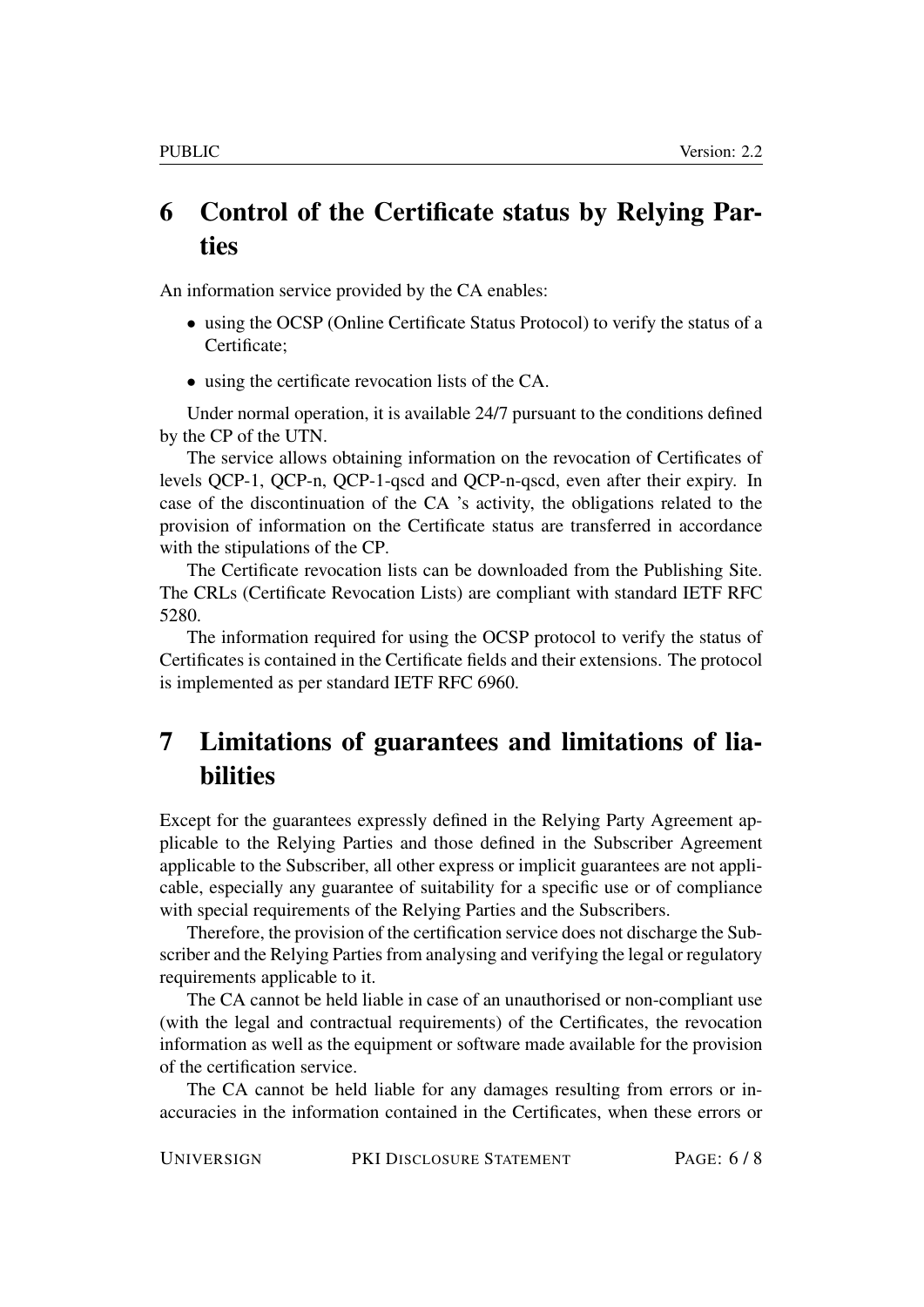inaccuracies result directly from the erroneous nature of the information communicated by the Subscriber. The CA cannot be held liable under any circumstance in case of any use that is not compliant with the uses defined in the CP or in the Relying Party Agreement. The CA cannot be held liable under any circumstance in case of breach of obligations by the Subscriber and/or the Relying Parties. The CA cannot be held liable for indirect damages resulting from the use of a Certificate.

Additional limitations may be defined by the Subscriber Agreement signed between the Subscriber and the CA.

### <span id="page-6-0"></span>8 Applicable documents

The applicable CP of the UTN, the Relying Party Agreement of the UTN and the CPS of the CA are published at the address <http://docs.universign.eu>.

#### <span id="page-6-1"></span>9 Personal data protection policy

The Personal Data Protection Policy is published at the address: [https://www.](https://www.universign.com/fr/politique-protection-donnees-personnelles/) [universign.com/fr/politique-protection-donnees-personnelles/](https://www.universign.com/fr/politique-protection-donnees-personnelles/)

#### <span id="page-6-2"></span>10 Reimbursement policy

The CA certification services are not subject to any reimbursement.

### <span id="page-6-3"></span>11 Applicable law

This declaration is governed by French law.

In case of a dispute arising from this declaration, the parties must first attempt mediation before bringing the matter before any court.

The mediation and arbitration centre of Paris shall be in charge of appointing a competent mediator. The matter may be brought before it by the first party to act and it then has a period of 6 months to accomplish its mission. The parties may decide to extend this period by mutual agreement. The matter may only be brought before a court after the expiry of this period, unless expressly agreed otherwise by both parties. They pledge to collaborate in good faith with the mediator. If the mediator is unable to gain both parties' consent, the first party to act may bring the matter before the court having jurisdiction in order to settle the dispute.

| PAGE: 7/8<br><b>UNIVERSIGN</b><br>PKI DISCLOSURE STATEMENT |
|------------------------------------------------------------|
|                                                            |